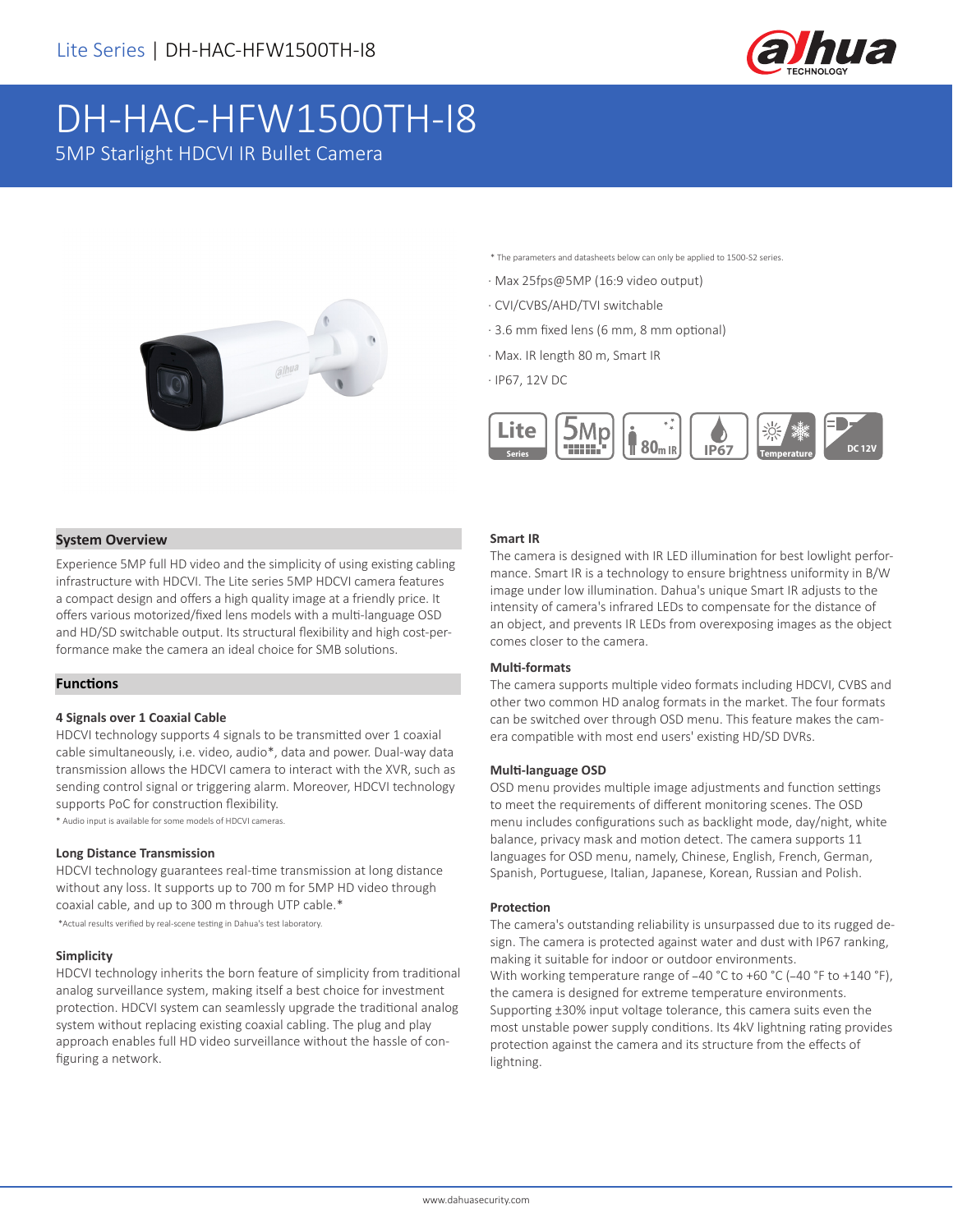## Lite Series | DH-HAC-HFW1500TH-I8

| <b>Technical Specification</b> |        |                                                                                                                                                                                                                                                          |                              |                     |                            |  |  |
|--------------------------------|--------|----------------------------------------------------------------------------------------------------------------------------------------------------------------------------------------------------------------------------------------------------------|------------------------------|---------------------|----------------------------|--|--|
| Camera                         |        |                                                                                                                                                                                                                                                          |                              |                     |                            |  |  |
| Image Sensor                   |        | 1/2.7 inch CMOS                                                                                                                                                                                                                                          |                              |                     |                            |  |  |
| Max. Resolution                |        | 2880 (H) × 1620 (V)                                                                                                                                                                                                                                      |                              |                     |                            |  |  |
| Pixel                          |        | 5MP                                                                                                                                                                                                                                                      |                              |                     |                            |  |  |
| <b>Scanning System</b>         |        | Progressive                                                                                                                                                                                                                                              |                              |                     |                            |  |  |
| Electronic Shutter Speed       |        | PAL: 1/25 s-1/100,000 s<br>NTSC: 1/30 s-1/100,000 s                                                                                                                                                                                                      |                              |                     |                            |  |  |
| S/N Ratio                      |        | >65 dB                                                                                                                                                                                                                                                   |                              |                     |                            |  |  |
| Min. Illumination              |        | 0.005 Lux/F1.6, 30IRE, 0 Lux IR on                                                                                                                                                                                                                       |                              |                     |                            |  |  |
| <b>Illumination Distance</b>   |        | 80 m (262.5 ft)                                                                                                                                                                                                                                          |                              |                     |                            |  |  |
| Illumination On/Off Control    |        | Auto; manual                                                                                                                                                                                                                                             |                              |                     |                            |  |  |
| <b>Illuminator Number</b>      |        | $\overline{2}$                                                                                                                                                                                                                                           |                              |                     |                            |  |  |
| Pan/Tilt/Rotation Range        |        | Pan: 0°-360°<br>Tilt: 0°-180°<br>Rotation: 0°-360°                                                                                                                                                                                                       |                              |                     |                            |  |  |
| Lens                           |        |                                                                                                                                                                                                                                                          |                              |                     |                            |  |  |
| Lens Type                      |        | Fixed-focal                                                                                                                                                                                                                                              |                              |                     |                            |  |  |
| Mount Type                     |        | M12                                                                                                                                                                                                                                                      |                              |                     |                            |  |  |
| Focal Length                   |        | 3.6 mm; 6 mm; 8 mm                                                                                                                                                                                                                                       |                              |                     |                            |  |  |
| Max. Aperture                  |        | F1.6                                                                                                                                                                                                                                                     |                              |                     |                            |  |  |
| Field of View                  |        | 3.6 mm: $109^\circ \times 92^\circ \times 48^\circ$<br>(diagonal × horizontal × vertical)<br>6 mm: $65^{\circ} \times 57^{\circ} \times 30^{\circ}$<br>(diagonal × horizontal × vertical)<br>8 mm: 48° × 43° × 24°<br>(diagonal × horizontal × vertical) |                              |                     |                            |  |  |
| Iris Type                      |        | Fixed iris                                                                                                                                                                                                                                               |                              |                     |                            |  |  |
| <b>Close Focus Distance</b>    |        | 3.6 mm: 1.6 m (5.2 ft)<br>6 mm: 3.1 m (10.2 ft)<br>8 mm: 4.9 m (16.1 ft)                                                                                                                                                                                 |                              |                     |                            |  |  |
|                                | Lens   | Detect                                                                                                                                                                                                                                                   | Observe                      | Recognize           | Identify                   |  |  |
| DORI<br>Distance               | 3.6 mm | 80 m<br>(262.5 ft)                                                                                                                                                                                                                                       | 32 m<br>$(105.0 \text{ ft})$ | 16 m<br>(52.5 ft)   | 8 m<br>$(26.2 \text{ ft})$ |  |  |
|                                | 6 mm   | 120 m<br>(393.7 ft)                                                                                                                                                                                                                                      | 48 m<br>(157.5 ft)           | 24 m<br>(78.7 ft)   | 12 m<br>(39.4 m)           |  |  |
|                                | 8 mm   | 150.4m<br>$(493.4 \text{ ft})$                                                                                                                                                                                                                           | 60.2 m<br>(197.5 ft)         | 30.1 m<br>(98.8 ft) | 15 m<br>(49.2 ft)          |  |  |
|                                |        |                                                                                                                                                                                                                                                          |                              |                     |                            |  |  |

| <b>BLC</b>                   | BLC/HLC/DWDR                                                                                                                                                                                                                                              |  |  |
|------------------------------|-----------------------------------------------------------------------------------------------------------------------------------------------------------------------------------------------------------------------------------------------------------|--|--|
| <b>WDR</b>                   | <b>DWDR</b>                                                                                                                                                                                                                                               |  |  |
| <b>White Balance</b>         | Auto; manual                                                                                                                                                                                                                                              |  |  |
| Gain Control                 | Auto; manual                                                                                                                                                                                                                                              |  |  |
| <b>Noise Reduction</b>       | 2D <sub>NR</sub>                                                                                                                                                                                                                                          |  |  |
| Smart IR                     | Yes                                                                                                                                                                                                                                                       |  |  |
| Mirror                       | Off/On                                                                                                                                                                                                                                                    |  |  |
| <b>Privacy Masking</b>       | Off/On (8 areas, rectangle)                                                                                                                                                                                                                               |  |  |
| Certifications               |                                                                                                                                                                                                                                                           |  |  |
| Certifications               | CE (EN 55032:2015, EN 61000-3-2:2014, EN 61000-3-<br>3:2013, EN 55024:2010+A1:2015, EN 55035:2017, EN<br>50130-4:2011+A1:2014, EN 62368-1:2014+A11:2017)<br>FCC (CFR 47 FCC Part 15 subpartB, ANSI C63.4-2014)<br>UL (UL60950-1+CAN/CSA C22.2 No.60950-1) |  |  |
| Port                         |                                                                                                                                                                                                                                                           |  |  |
| Video Output                 | Video output choices of CVI/TVI/AHD/CVBS by one<br><b>BNC</b> port                                                                                                                                                                                        |  |  |
| Power                        |                                                                                                                                                                                                                                                           |  |  |
| Power Supply                 | 12V ±30% DC                                                                                                                                                                                                                                               |  |  |
| Power Consumption            | Max 5.2W (12V DC, IR on)                                                                                                                                                                                                                                  |  |  |
| Environment                  |                                                                                                                                                                                                                                                           |  |  |
| <b>Operating Temperature</b> | -40°C to +60°C (-40°F to 140°F); < 95% (non-<br>condensation)                                                                                                                                                                                             |  |  |
| Storage Temperature          | -40°C to +60°C (-40°F to 140°F); < 95% (non-<br>condensation)                                                                                                                                                                                             |  |  |
| <b>Protection Grade</b>      | <b>IP67</b>                                                                                                                                                                                                                                               |  |  |
| Structure                    |                                                                                                                                                                                                                                                           |  |  |
| Casing                       | Mental front cover+plastic main body+mental bracket                                                                                                                                                                                                       |  |  |
| <b>Camera Dimensions</b>     | 240.7 mm × 90.7 mm × 90.4 mm (9.48" × 3.57" × 3.56")                                                                                                                                                                                                      |  |  |
| Net Weight                   | 0.41 kg (0.90 lb)                                                                                                                                                                                                                                         |  |  |
| <b>Gross Weight</b>          | 0.64 kg (1.41 lb)                                                                                                                                                                                                                                         |  |  |

Video

| Frame Rate | CVI:<br>PAL: 5M@25 fps; 4M@25 fps; 1080P@25 fps;<br>NTSC: 5M@25 fps; 4M@30 fps; 1080P@30 fps<br>AHD:<br>PAL: $4M@25$ fps;<br>NTSC: 4M@30 fps<br>TVI:<br>PAL: $4M@25$ fps;<br>NTSC: 4M@30 fps<br>CVBS:<br>PAL: 960H;<br><b>NTSC: 960H</b> |
|------------|------------------------------------------------------------------------------------------------------------------------------------------------------------------------------------------------------------------------------------------|
| Resolution | 5M (2880 × 1620); 4M (2560 × 1440); 1080P (1920 ×<br>1080); 960 H (960 × 576/960 × 480)                                                                                                                                                  |
| Day/Night  | Auto switch by ICR                                                                                                                                                                                                                       |